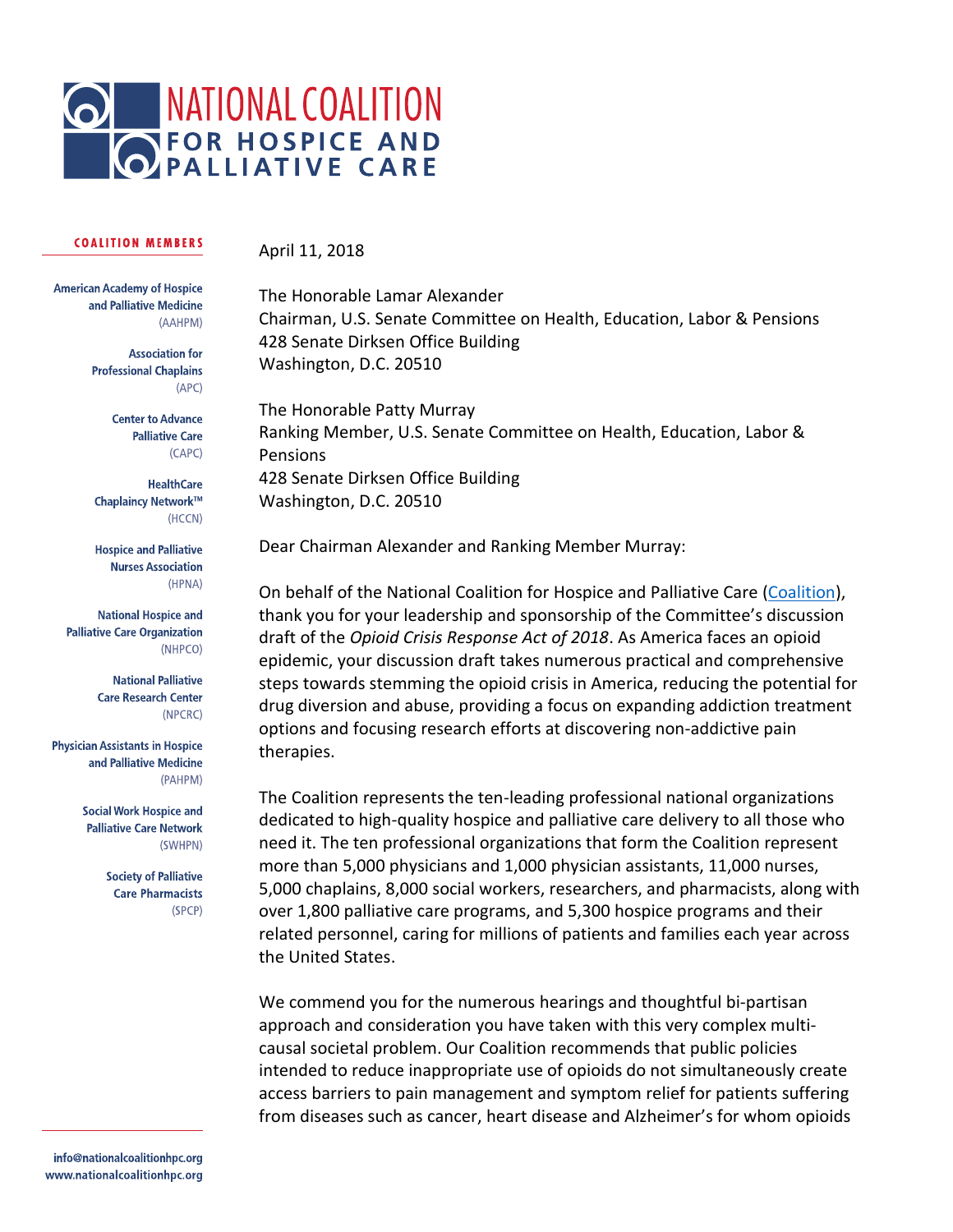

**American Academy of Hospice** and Palliative Medicine (AAHPM)

> **Association for Professional Chaplains**  $(APC)$

> > **Center to Advance Palliative Care** (CAPC)

**HealthCare** Chaplaincy Network™ (HCCN)

**Hospice and Palliative Nurses Association** (HPNA)

**National Hospice and Palliative Care Organization** (NHPCO)

> **National Palliative Care Research Center** (NPCRC)

**Physician Assistants in Hospice** and Palliative Medicine (PAHPM)

> **Social Work Hospice and Palliative Care Network** (SWHPN)

> > **Society of Palliative Care Pharmacists** (SPCP)

are medically indicated, and who are often benefiting from such treatment. For patients with serious illness who require palliative care or who are enrolled in hospice, opioids are effective for their role in alleviating pain and other symptoms due to serious and potential terminal illness. Opioids are prescribed for patients with serious illness who need palliative care or who are enrolled in hospice and require this type of pain and symptom relief. For example, dyspnea (difficult or labored breathing) occurs in over 50 percent of patients with underlying serious illness (e.g., cancer, heart failure, or COPD or other chronic lung disease) and is correlated with lower quality of life and with physical, emotional, and cognitive changes including anorexia, fatigue, poor concentration, depression, and memory loss.<sup>1</sup> Opioids are widely accepted as the first line therapy of dyspnea after other disease-targeted or modifying therapies are optimized. $2,3$ 

# **Drug Enforcement Administration (DEA) Section:** *Disposal of Controlled Substances by Hospice Care Providers, Sec. 307*:

The Coalition appreciates the Committees recommendation regarding the safe disposal of opioids in a hospice setting and preventing potential drug diversion and abuse.

# This provision:

 $\overline{a}$ 

*Allow hospice care providers to safely and properly dispose of controlled substances for the deceased, this would require DEA to issue regulations to help hospice programs dispose unneeded substances to help reduce the risk of diversion or misuse in the hospice care setting.*

The Coalition recognizes that, unfortunately, after a hospice patient's death, leftover medication can sometimes be diverted and misused. Current law prohibits hospice programs from destroying or disposing of unused drugs unless authorized by state law. Grieving families are currently responsible for disposing of any leftover medication. This can increase the opportunity for diversion and unintentional misuse of opioid medications.

<sup>&</sup>lt;sup>1</sup> Kamal AH, Maguire JM, Wheeler JL, et al. Dyspnea review for palliative care professional: assessment, burdens, and etiology. J Palliate Med. 2011 Oct;14(10):1167-1172

<sup>&</sup>lt;sup>2</sup> Mahler DA, Selecky PA, Harrod CG, et al. American College of Chest Physicians consensus statement on the management of dyspnea patients with advanced lung or heart disease. Chest. 2010;137(3):674-691

<sup>3</sup> Mahler DA. Opioids for refractory dyspnea. Expert Rev Respir Med. 2013 Apr;7(2):123-34; quiz 135.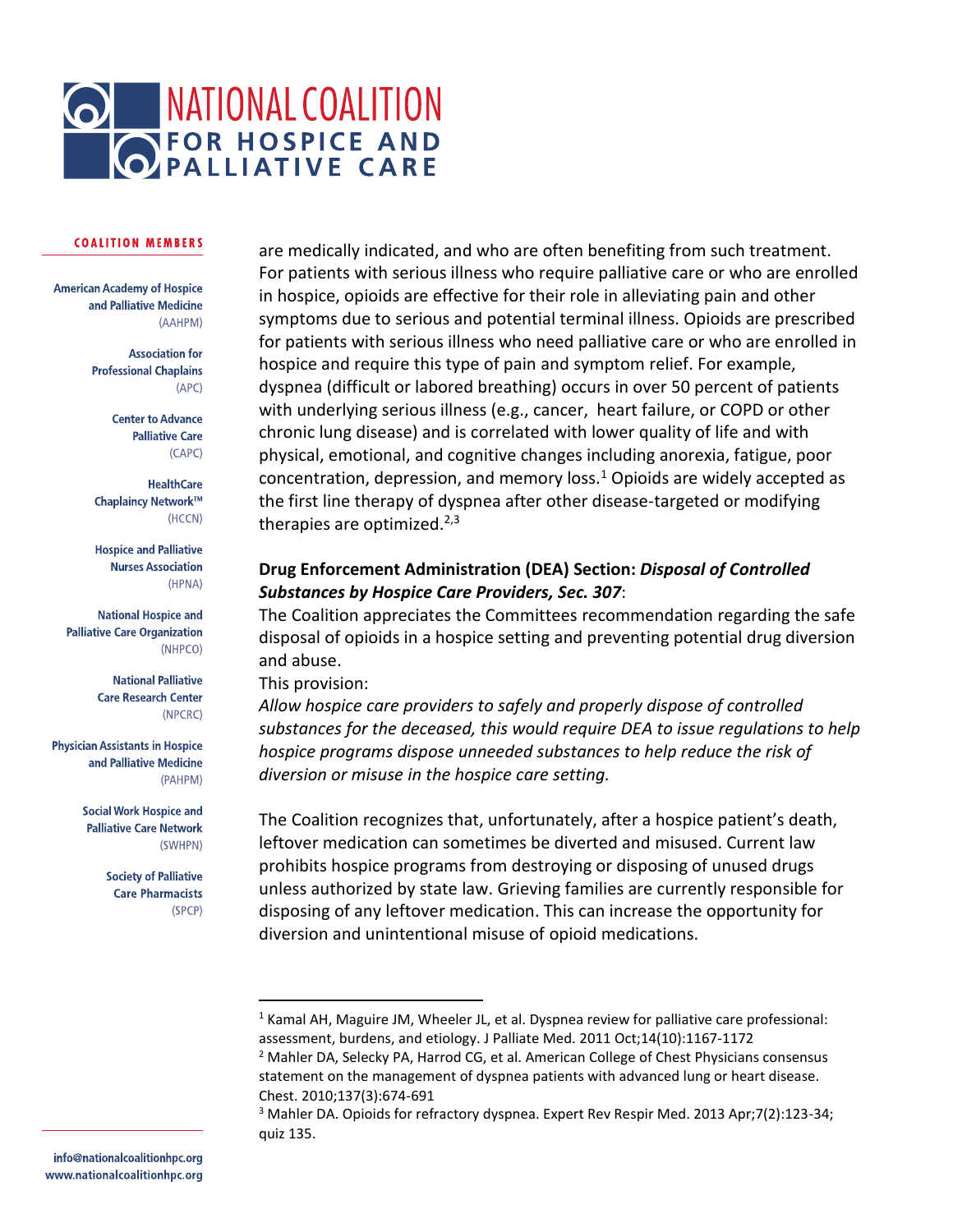

**American Academy of Hospice** and Palliative Medicine (AAHPM)

> **Association for Professional Chaplains**  $(APC)$

> > **Center to Advance Palliative Care**  $(CAPC)$

**HealthCare** Chaplaincy Network™ (HCCN)

**Hospice and Palliative Nurses Association** (HPNA)

**National Hospice and Palliative Care Organization** (NHPCO)

> **National Palliative Care Research Center** (NPCRC)

**Physician Assistants in Hospice** and Palliative Medicine (PAHPM)

> **Social Work Hospice and Palliative Care Network** (SWHPN)

> > **Society of Palliative Care Pharmacists** (SPCP)

We support this provision as contained in the discussion draft and recommend a few key changes. The provision as written would grant hospice organizations the legal authority to dispose of unused medication after a hospice patient's death, a measure that would not only ease the burden on the family, but also help prevent potential diversion or illicit use of these drugs. The Coalition strongly supports this provision and encourages the Committee to make two modifications to maximize its impact.

- 1) **Change in Medication:** Specifically, in its current form, the legislation only allows hospice personnel to destroy medications *following* a patient's death. There are instances, however, where living patients may change medications or formulations (from pill to liquid for example), leaving unused medications in the home that could be diverted for misuse. We recommend the legislation's authority be modified to allow hospice employees to dispose of *any* unused medications during *any* time during the election of hospice if the patient no longer needs it.
- 2) **Hospice Employee:** Furthermore, we recommend refining the legislation to specify the clinical disciplines to which the authority would apply so that there is no confusion over which personnel would be permitted to destroy the medications. We recommend the authority to destroy medications include all members of the appropriate clinical hospice team.

Pain management is a cornerstone of quality palliative care in multiple settings including hospice. Our Coalition is aware and concerned about the serious and growing public health crisis caused by the inappropriate use of opioids and supports evidence-based efforts to reduce harm and adverse events associated with such misuse. We want to ensure that legislation intended to reduce inappropriate use of opioids does not simultaneously create access barriers to pain management for patients for whom opioids are medically indicated and who are benefiting from such therapies.